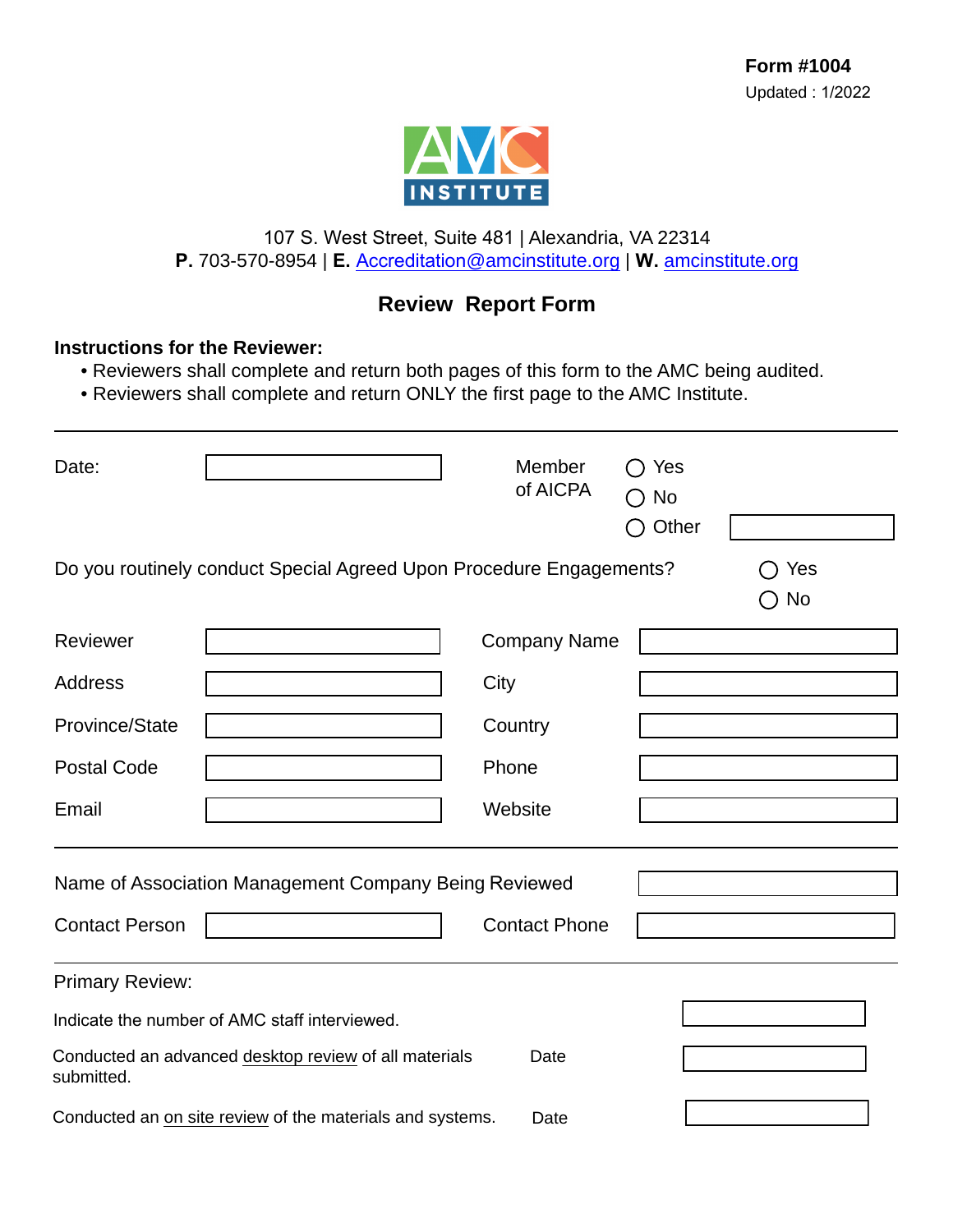| The AMC passed both the desktop and on site<br>reviews following the ANSI Standard dated<br>December 2019. | Date |  |
|------------------------------------------------------------------------------------------------------------|------|--|
| The AMC did not pass the review.                                                                           | Date |  |
| Secondary Review (if needed):                                                                              |      |  |
| The AMC was reviewed again.                                                                                | Date |  |
| The AMC passed the review.                                                                                 | Date |  |
| The AMC did not pass the review.                                                                           | Date |  |
| The AMC failed the review.                                                                                 | Date |  |
| The AMC plans to appeal the decision.                                                                      | Date |  |

We certify that the above mentioned AMC has been reviewed on the dates noted in the date field above. We certify that the most recent date listed above indicates the results or status of our review.

| Reviewer's<br>Name (Print):                                                                                                                                                                                                    |  |  |  |  |  |  |
|--------------------------------------------------------------------------------------------------------------------------------------------------------------------------------------------------------------------------------|--|--|--|--|--|--|
| <b>Firm Name</b>                                                                                                                                                                                                               |  |  |  |  |  |  |
| Date                                                                                                                                                                                                                           |  |  |  |  |  |  |
|                                                                                                                                                                                                                                |  |  |  |  |  |  |
| <b>AMC Institute Office Use Only</b>                                                                                                                                                                                           |  |  |  |  |  |  |
| Date Received: The contract of the contract of the contract of the contract of the contract of the contract of the contract of the contract of the contract of the contract of the contract of the contract of the contract of |  |  |  |  |  |  |

**Date Processed: \_\_\_\_\_\_\_\_\_\_\_\_\_\_\_\_\_\_\_\_\_\_\_\_\_\_\_\_**

Send only the first two pages to the AMC Institute Office. Send all pages to the AMC.